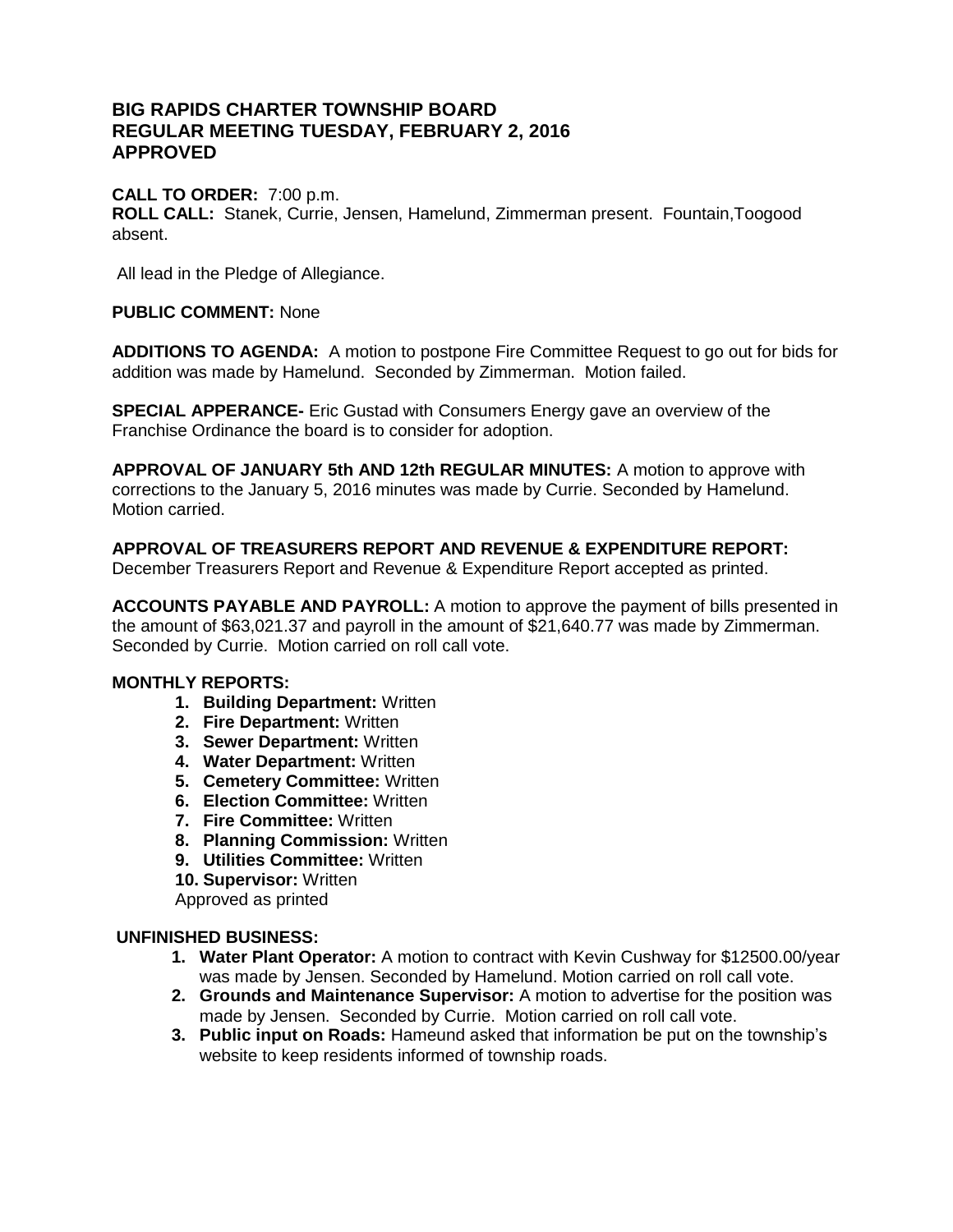## **NEW BUSINESS:**

**1. Motion to consider for adoption and publish Franchise Ordinance No.25:** A motion to move forward with the adoption of Ordinance No.25 was made by Jensen. Seconded by Zimmerman. Motion carried on roll call vote.

#### ORDINANCE NO. 25

#### CONSUMERS ENERGY COMPANY ELECTRIC FRANCHISE ORDINANCE

AN ORDINANCE, granting to CONSUMERS ENERGY COMPANY, its successors and assigns, the right, power and authority to construct, maintain and commercially use electric lines consisting of towers, masts, poles, crossarms, guys, braces, feeders, transmission and distribution wires, transformers and other electrical appliances on, under, along and across the highways, streets, alleys, bridges, waterways, and other public places, and to do a local electric business in the CHARTER TOWNSHIP OF BIG RAPIDS, MECOSTA COUNTY, MICHIGAN, for a period of thirty years.

#### THE CHARTER TOWNSHIP OF BIG RAPIDS ORDAINS:

SECTION 1. GRANT, TERM. The CHARTER TOWNSHIP OF BIG RAPIDS, MECOSTA COUNTY, MICHIGAN, hereby grants the right, power and authority to the Consumers Energy Company, a Michigan corporation, its successors and assigns, hereinafter called the "Grantee," to construct, maintain and commercially use electric lines consisting of towers, masts, poles, crossarms, guys, braces, feeders, transmission and distribution wires, transformers and other electrical appliances for the purpose of transmitting, transforming and distributing electricity on, under, along and across the highways, streets, alleys, bridges, waterways, and other public places, and to do a local electric business in the CHARTER TOWNSHIP OF BIG RAPIDS, MECOSTA COUNTY, MICHIGAN, for a period of thirty years.

SECTION 2. CONSIDERATION. In consideration of the rights, power and authority hereby granted, said Grantee shall faithfully perform all things required by the terms hereof.

SECTION 3. CONDITIONS. No highway, street, alley, bridge, waterway or other public place used by said Grantee shall be obstructed longer than necessary during the work of construction or repair, and shall be restored to the same order and condition as when said work was commenced. All of Grantee's structures and equipment shall be so placed on either side of the highways as not to unnecessarily interfere with the use thereof for highway purposes. All of Grantee's wires carrying electricity shall be securely fastened so as not to endanger or injure persons or property in said highways. The Grantee shall have the right to trim trees if necessary in the conducting of such business, subject, however, to the supervision of the highway authorities.

SECTION 4. HOLD HARMLESS. Said Grantee shall at all times keep and save the Charter Township free and harmless from all loss, costs and expense to which it may be subject by reason of the negligent construction and maintenance of the structures and equipment hereby authorized. In case any action is commenced against the Charter Township on account of the permission herein given, said Grantee shall, upon notice, defend the Charter Township and save it free and harmless from all loss, cost and damage arising out of such negligent construction and maintenance.

SECTION 5. EXTENSIONS. Said Grantee shall construct and extend its electric distribution system within said Charter Township, and shall furnish electric service to applicants residing therein in accordance with applicable laws, rules and regulations.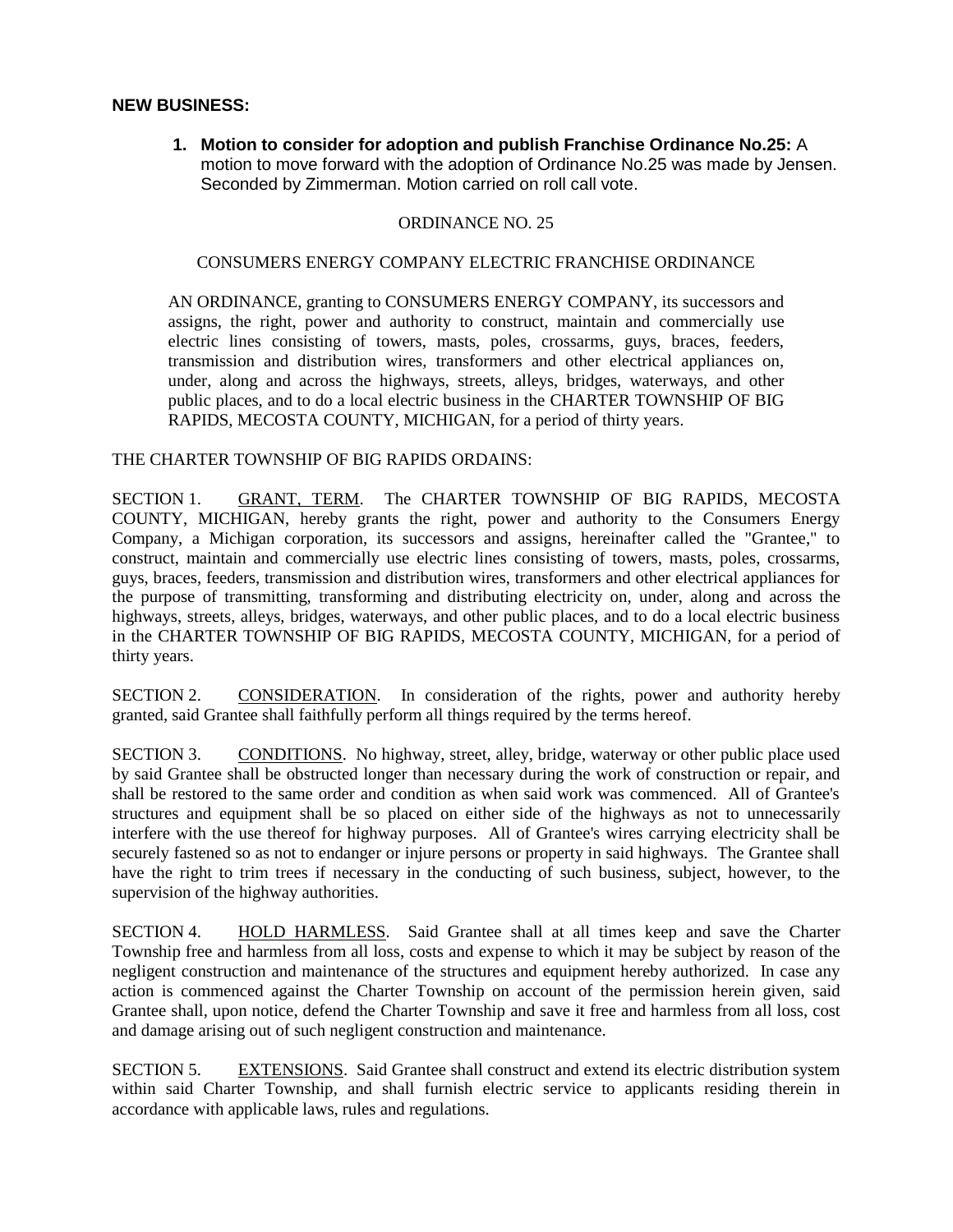SECTION 6. FRANCHISE NOT EXCLUSIVE. The rights, power and authority herein granted, are not exclusive.

SECTION 7. RATES. Said Grantee shall be entitled to charge the inhabitants of said Charter Township for electricity furnished therein, the rates as approved by the Michigan Public Service Commission, to which Commission or its successors authority and jurisdiction to fix and regulate electric rates and rules regulating such service in said Charter Township, are hereby granted for the term of this franchise. Such rates and rules shall be subject to review and change at any time upon petition therefor being made by either said Charter Township, acting by its Charter Township Board, or by said Grantee.

SECTION 8. REVOCATION. The franchise granted by this ordinance is subject to revocation upon sixty (60) days written notice by the party desiring such revocation.

SECTION 9. MICHIGAN PUBLIC SERVICE COMMISSION, JURISDICTION. Said Grantee shall, as to all other conditions and elements of service not herein fixed, be and remain subject to the reasonable rules and regulations of the Michigan Public Service Commission or its successors, applicable to electric service in said Charter Township.

SECTION 10. REPEALER. This ordinance, when accepted and published as herein provided, shall repeal and supersede the provisions of an electric ordinance adopted by the Township on April 1, 1986 entitled:

AN ORDINANCE, granting to CONSUMERS POWER COMPANY, its successors and assigns, the right, power and authority to construct, maintain and commercially use electric lines consisting of towers, masts, poles, crossarms, guys, braces, feeders, transmission and distribution wires, transformers and other electrical appliances on, under, along and across the highways, streets, alleys, bridges and other public places, and to do a local electric business in the TOWNSHIP OF BIG RAPIDS, MECOSTA COUNTY, MICHIGAN.

and amendments, if any, to such ordinance whereby an electric franchise was granted to Consumers Energy Company.

SECTION 11. EFFECTIVE DATE. This ordinance shall take effect upon the day after the date of publication thereof; provided, however, it shall cease and be of no effect after thirty days from its adoption unless within said period the Grantee shall accept the same in writing filed with the Charter Township Clerk. Upon acceptance and publication hereof, this ordinance shall constitute a contract between said Charter Township and said Grantee.

We certify that the foregoing Franchise Ordinance was duly enacted by the Charter Township Board of the CHARTER TOWNSHIP OF BIG RAPIDS, MECOSTA COUNTY, MICHIGAN, on the day  $of$  \_\_\_\_\_\_\_\_\_\_\_\_\_\_\_\_\_, 2016.

> \_\_\_\_\_\_\_\_\_\_\_\_\_\_\_\_\_\_\_\_\_\_\_\_\_\_\_\_\_\_\_\_\_\_\_\_\_\_\_\_ William Stanek, Charter Township Supervisor

Attest:

Rene Fountain, Charter Township Clerk

\_\_\_\_\_\_\_\_\_\_\_\_\_\_\_\_\_\_\_\_\_\_\_\_\_\_\_\_\_\_\_\_\_\_\_\_